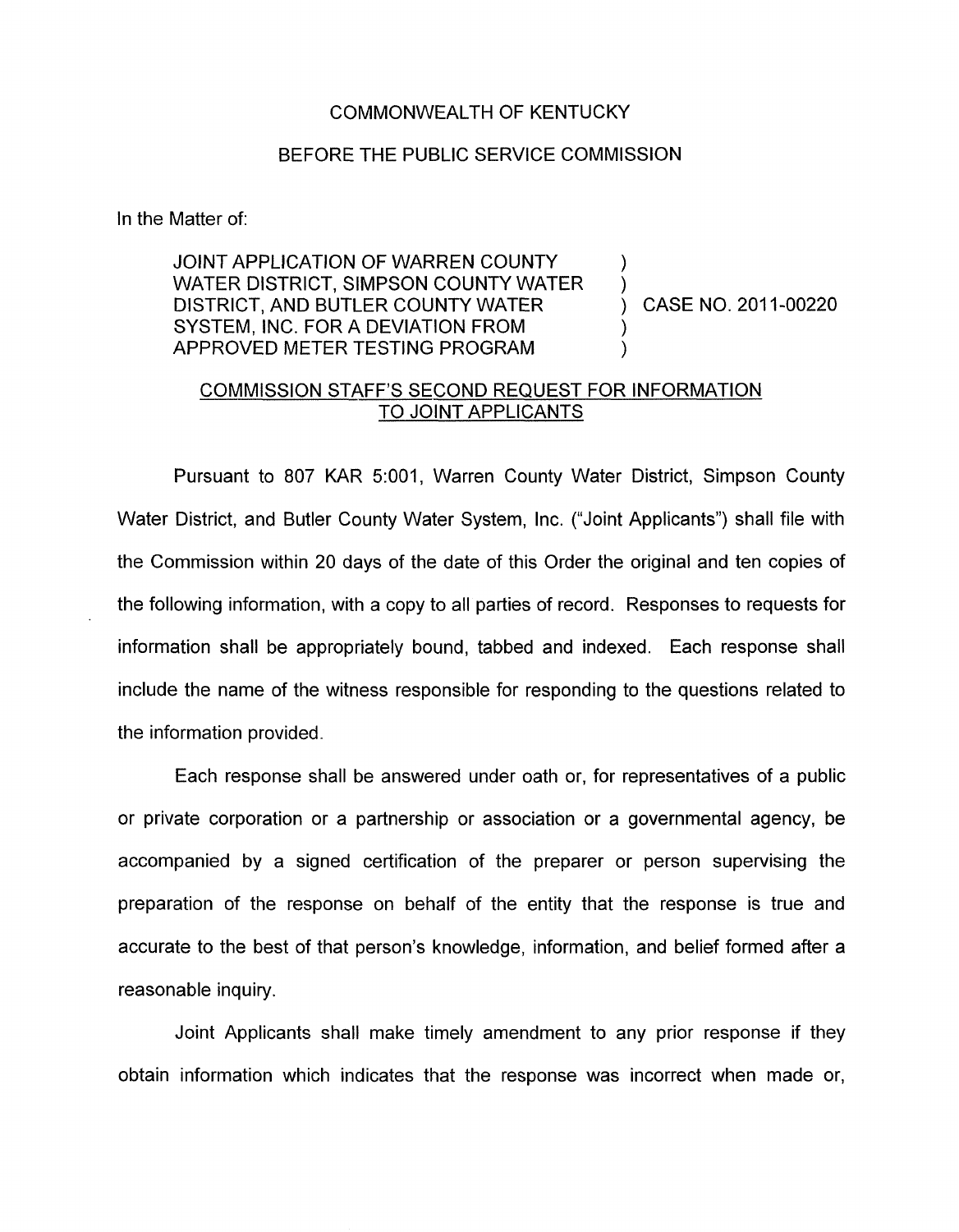though correct when made, is now incorrect in any material respect. For any request to which Joint Applicants fail or refuse to furnish all or part of the requested information, Joint Applicants shall provide a written explanation of the specific grounds for their failure to completely and precisely respond.

Careful attention should be given to copied material to ensure that it is legible. When the requested information has been previously provided in this proceeding in the requested format, reference may be made to the specific location of that information in responding to this request. When applicable, the requested information shall be separately provided for total company operations and jurisdictional operations.

1. State the average residential water usage for the 2010 calendar year for each of the Joint Applicants.

2. Refer to Joint Applicants' Response to Commission Staffs First Information Request, Item 20. Assume a monthly water usage of 4,160 gallons for each of the Joint Applicants.

a. State whether the incremental water rate for Butler County Water System should be \$4.91 per 1,000 gallons. If no, state the correct incremental water rate for Butler County Water System and explain why it is the correct rate.

b. State whether the incremental water rate for Simpson County Water District should be \$5.17 per 1,000 gallons. If no, state the correct incremental water rate for Simpson County Water District and explain why it is the correct rate.

c. Provide a revised Table 3 for Butler County Water System and Simpson County Water District that reflects the use of the correct incremental water rate for each water utility.

-2- Case No. 2011-00220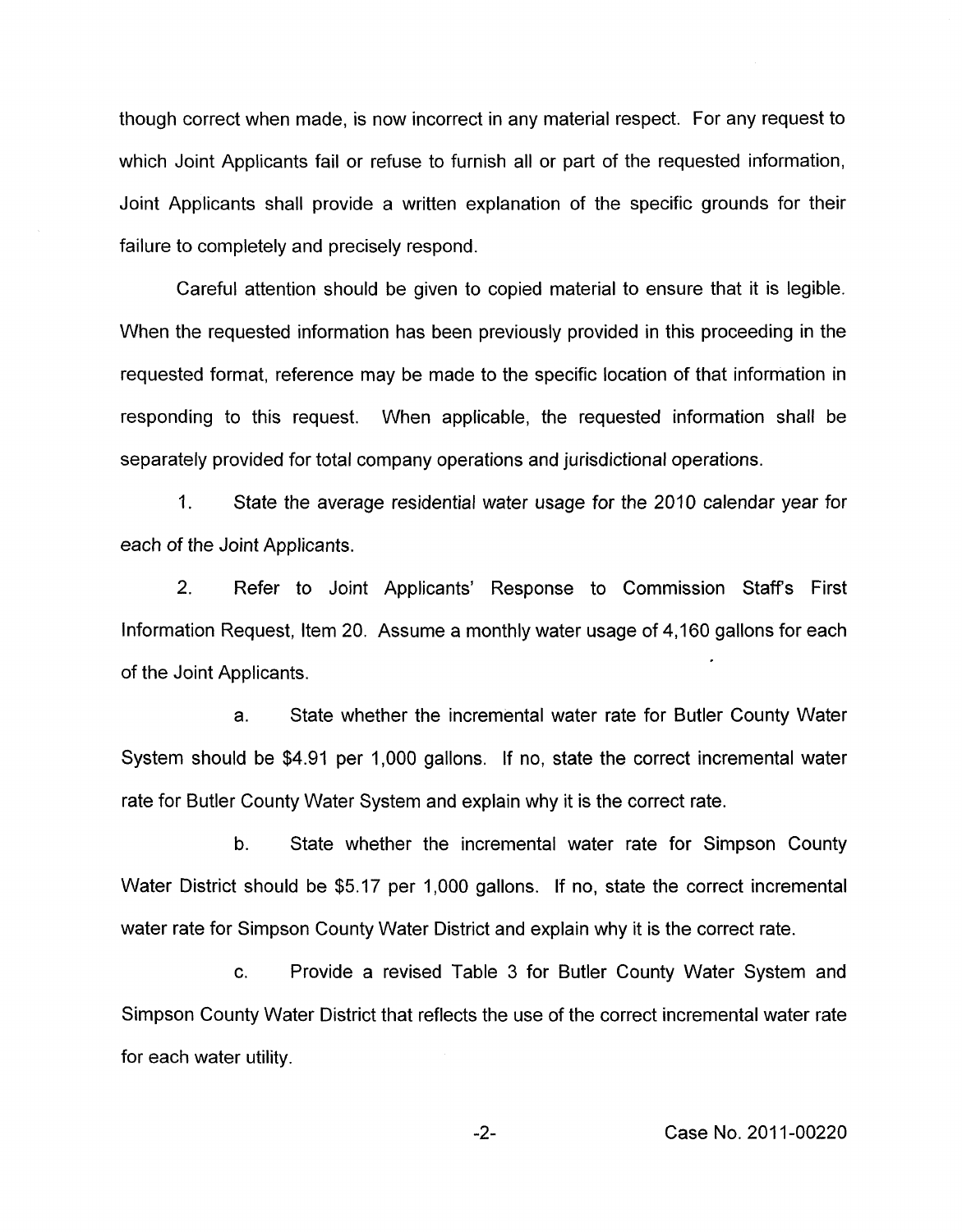3. Refer to "Revised Determination of Cost-Effective Meter Testing Frequency." The study assumes water rates will remain constant.

> a. Explain why no inflation factor was applied to water rates.

b. Describe the effect on the study's results if an inflation factor was applied to water rates.

**4.** State the incremental water rate at which the proposed deviation would not be cost-effective.

5. State the number of years for which the manufacturer currently warrants the operation of Sensus Model SRll meters.

6. State whether the manufacturer has lengthened the warranty period for new meters since 1989. If yes, state the change in the warranty period and the year the change was made.

7. a. State whether the Joint Applicants test new water meters when these meters are purchased.

b. State whether Joint Applicants, rather than testing water meters at the time of purchase, rely upon the manufacturer's testing of these meters.

c. State when each of the Joint Applicants will first test a water meter after it is placed into service if no complaint *is* made or suspicions are raised regarding the water meter's performance and the meter is not part of a test sample group.

d. State the number of meters that Joint Applicants have tested since January 1, 2002 as a result of a zero consumption detection procedure and a 50 percent consumption procedure. Provide a summary of the results of these tests.

**-3-** Case No. 201 1-00220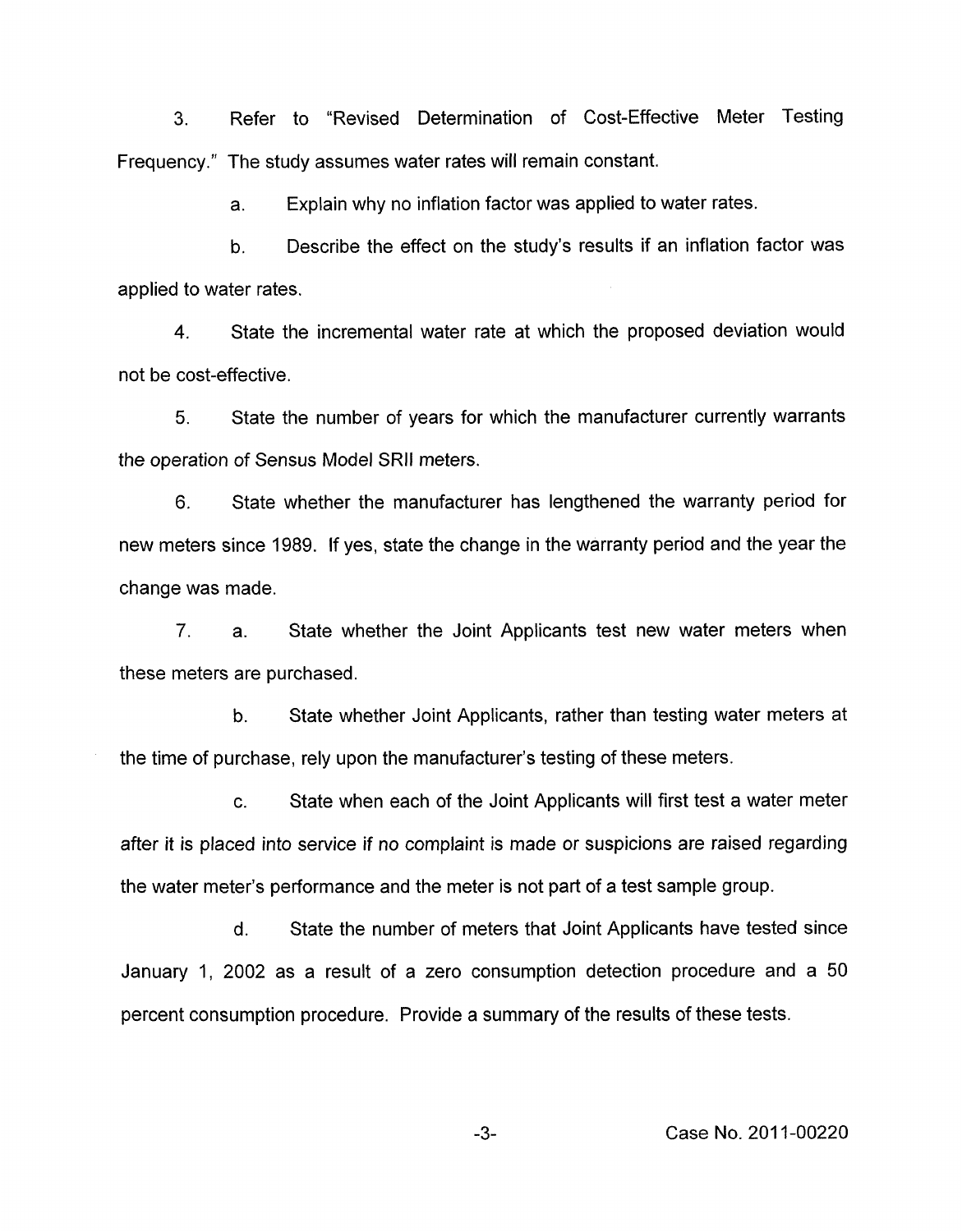e. State the number of meters that Joint Applicants have tested since January 1, 2002 for any reason other than that the meter was in a test sampling group or flagged as a result of zero consumption detection or 50 percent consumption procedures. Provide a summary of the reasons for the testing of these meters and of the results of these tests.

8. Refer to Bennett & Williams, Inc., "Calculating the Optimal Meter Testing Frequency" (Nov. IO, 1989). At page 5 of this study, the study's authors identify two purposes of a meter-testing program: fairness and check warranties. Noting that Warren County Water District has a 15-year warranty, the report states: "Thus meter testing frequencies greater than 15 years would be unwise because they would not detect the meters that fail to meet specifications in time to replace them while they are still under warranty." Explain why, given this statement, the proposed testing period of 21 years is not contrary to the purpose of a meter-testing program.

9. Refer to "Revised Determination of Cost-Effective Meter Testing Frequency" at 13. The report's authors estimate that the use of a 13-year testing interval will cause the program cost to be approximately \$19,400 per year higher than a 21-year testing interval.

a. Show the calculations used to determine that a 13-year testing interval will cause annual program costs to be \$19,400 higher.

b. Assume that testing intervals between 14 and 20 years are under consideration as possible alternatives to the existing 13-year testing interval. State for each alternative the amount of annual program cost savings that Joint Applicants will achieve using a 21-year testing interval instead.

-4- Case No. 201 1-00220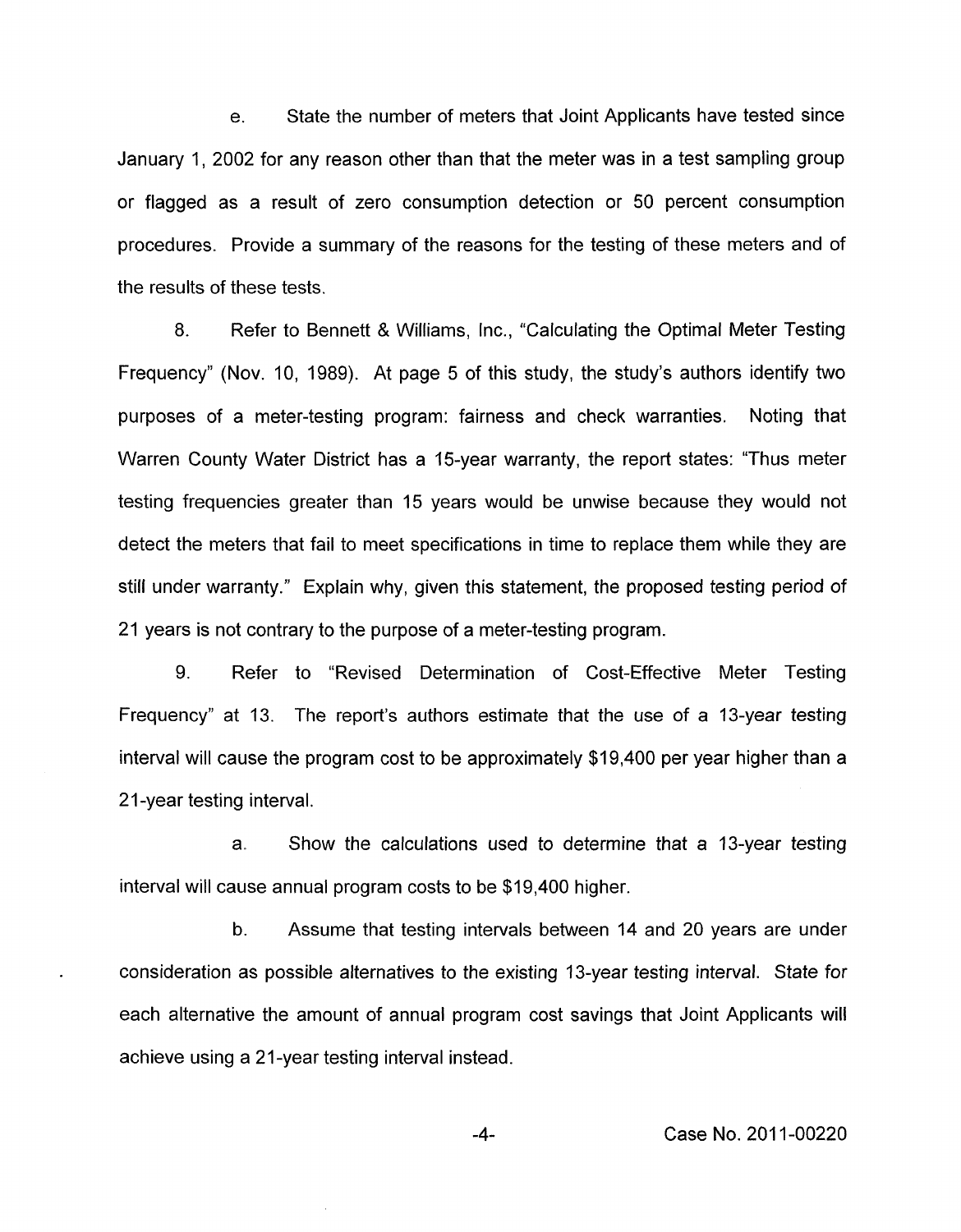IO. a. Describe the effect on each of the Joint Applicants of low flows (i.e., flows below 0.25 gallons per minute) on its current non-revenue water level.

b. Describe the effect, if any, that extending the testing interval to 21 years would have on meter failure to register low flows.

11. Identify all other jurisdictions in which the state utility regulatory commission has authorized a water utility to use a 21-year interval for testing water meters. Include with the response the statutory, regulatory, or administrative authority for the regulatory commission's actions.

∉roŭen cutive Director Public Service Commission P.O. Box 615 Frankfort, Kentucky 40602-0615

DATED: JAN 1-2 2012

cc: Parties of Record